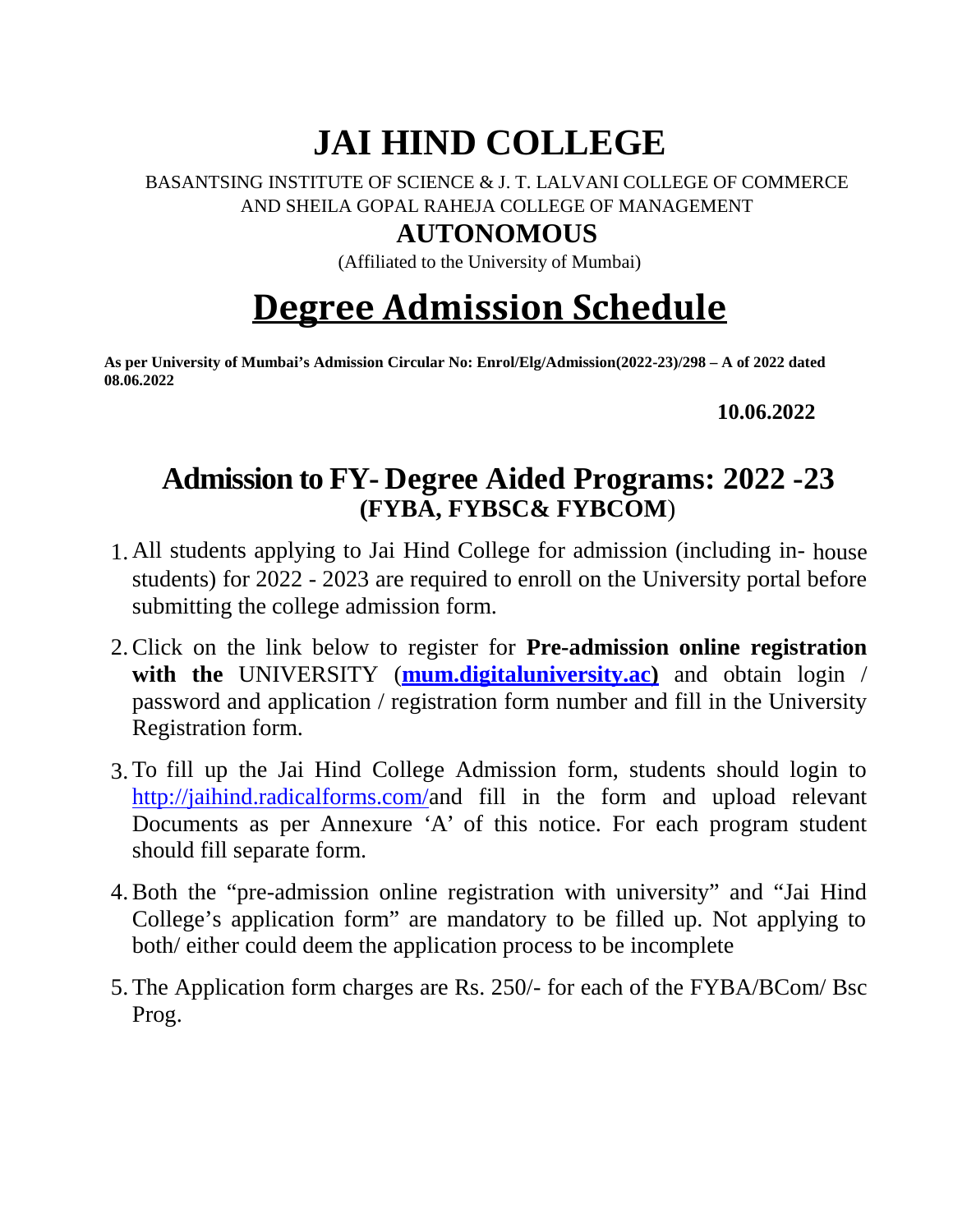- 6. Students from Other Boards (CBSE, ICSE, IB other state Boards etc), whose results for Std XII Board Exam are yet to be declared:
	- $\triangleright$  Should also fill the University Pre-Registration form and on declaration of their results, can **EDIT** the **University Form** and fill in the marks and then upload the documents as required and submit the form online on the University Link.
	- $\triangleright$  Students are also required to fill in the College admission form on the College Link http://jaihind.radicalforms.com/ and on declaration of their result, revisit the link on the College website and **EDIT** the form with Marks and Other relevant details and submit the College Admission Form online.
- 7. Students are required to select the right program Nomenclature on the University portal for the courses offered at Jai Hind College, Autonomous and fill up separate forms for eachprogram.

| $\frac{1}{2}$           |                 |                                                                                                             |  |  |
|-------------------------|-----------------|-------------------------------------------------------------------------------------------------------------|--|--|
|                         |                 | Sr.No   List of Courses/  Option to Choose                                                                  |  |  |
|                         | <b>Programs</b> |                                                                                                             |  |  |
|                         | <b>FYBA</b>     | B.A.(Autonomous)(with Credits) - Regular - CBCS- F.Y. B.A. Sem I<br>(Faculty of Arts)                       |  |  |
| 2 <sup>1</sup>          | FYB.Com         | B.Com.(Autonomous)(with Credits) - Regular - CBCS - F.Y. B.Com.<br>(Autonomous) Sem I (Faculty of Commerce) |  |  |
| $\overline{\mathbf{3}}$ | <b>FYBSC</b>    | B.Sc. (Autonomous)(with Credits) - Regular - CBCS - F.Y.B.Sc.<br>(Autonomous) Sem I (Faculty of Science)    |  |  |

### **List of the courses appearing on Mumbai University Portal**

#### **Note:**

### **Helpline for any queries:**

### **Science:**

admissions.science@jaihindcollege.edu.in

### **Commerce:**

admissions.commerce@jaihindcollege.edu.in

### **Arts:**

admissions.arts@jaihindcollege.edu.in

#### **By Order**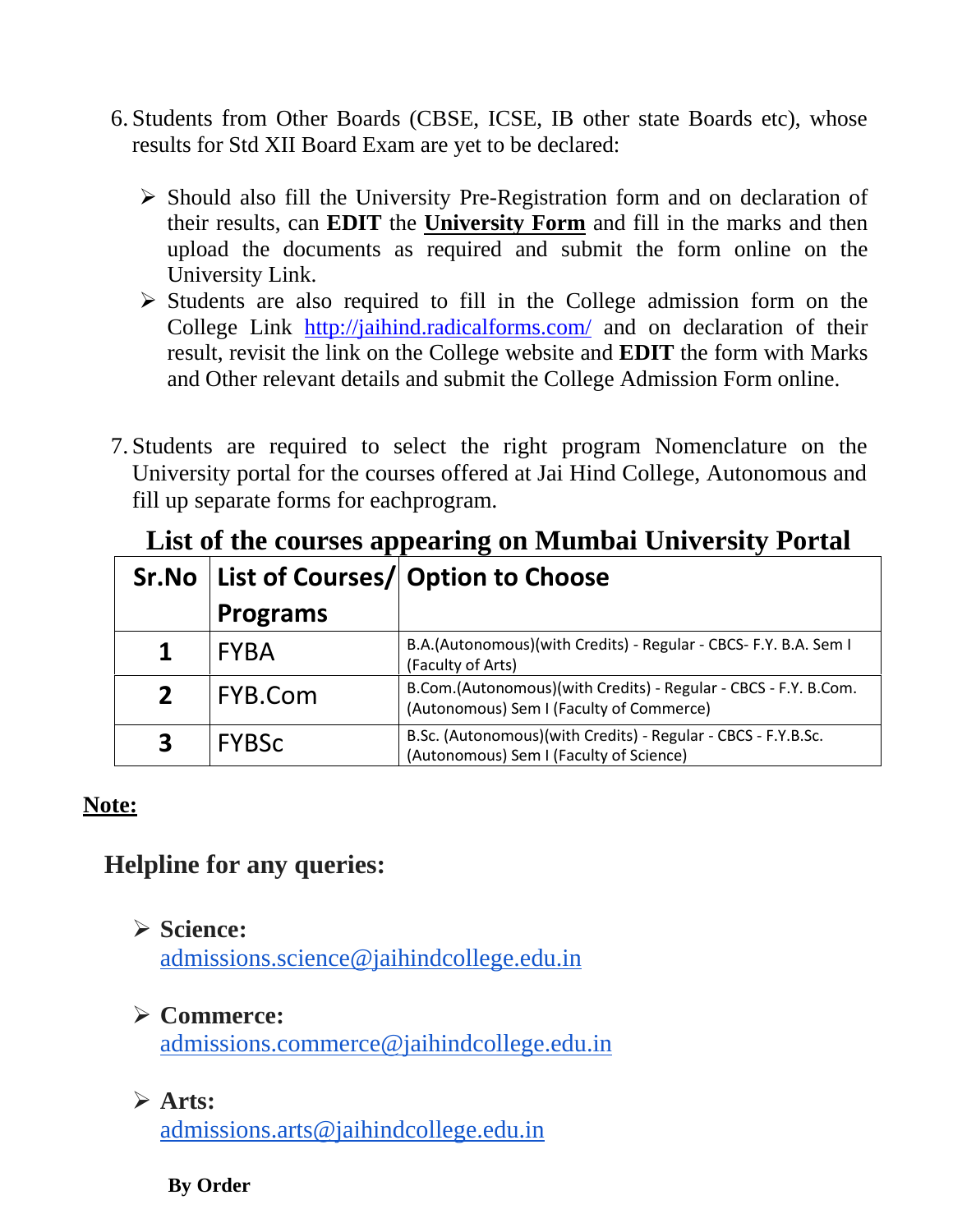## **ADMISSION TO IN HOUSE STUDENTS FY Degree Admissions (2022- 2023) (For FY-BA/ BSc/ BCom)**

**(Inhouse Quota is Applicable to Regular students who have passed Std.XII Exams in April 2022 from Jai Hind College only.) Inhouse students can only apply to their respective stream(BA/BSc/BCom) in which theyhave passed out in Std XII**

|                                                                                                                                                                                                                                                       | Date & Time From                                                  | <b>Venue</b>       |
|-------------------------------------------------------------------------------------------------------------------------------------------------------------------------------------------------------------------------------------------------------|-------------------------------------------------------------------|--------------------|
| <b>SALE &amp; ONLINE SUBMISSION OFCOLLEGE</b><br><b>ADMISSION FORMS and documents as per</b><br><b>Annexure A</b><br>(onlinepayment through Credit / Debit Cards or Net<br>Banking)<br>http://jaihind.radicalforms.com/                               | 10.06.2022 to<br>18.06.2022<br>(5:00 p.m.)                        | Online             |
| ON-LINE SUBMISSION OF UNIVERSITY PRE-<br><b>ADMISSION ENROLLMENT FORMS</b><br>(http/mum.digitaluniversity.ac)                                                                                                                                         | 10.06.2022 to<br>18.06.2022                                       | Online             |
| <b>IN-HOUSE ADMISSIONS:</b><br>Display of Merit-list of students.                                                                                                                                                                                     | 21.06.2022<br>$(5.00 \text{ pm})$                                 | College<br>Website |
| Shortlisted/Merit List Students to submit additional<br>documents online for Admission as per Annexure 'B'                                                                                                                                            | $22nd$ to $23rd$ June 2022                                        | Online             |
| Verification of Documents online by Admission Committee                                                                                                                                                                                               | $24^{\text{th}}$ to $25^{\text{th}}$ June 2022                    | Online             |
| Payment of Fees online & submission of the<br>University Undertaking as per Annexure C enclosed<br>herewith" for Confirmation of Admission<br>Note: In house students seeking admission after these dates<br>will be considered along with outsiders. | $27^{\text{th}} - 28^{\text{th}}$ June 2022<br>(upto $5:00$ p.m.) | Online             |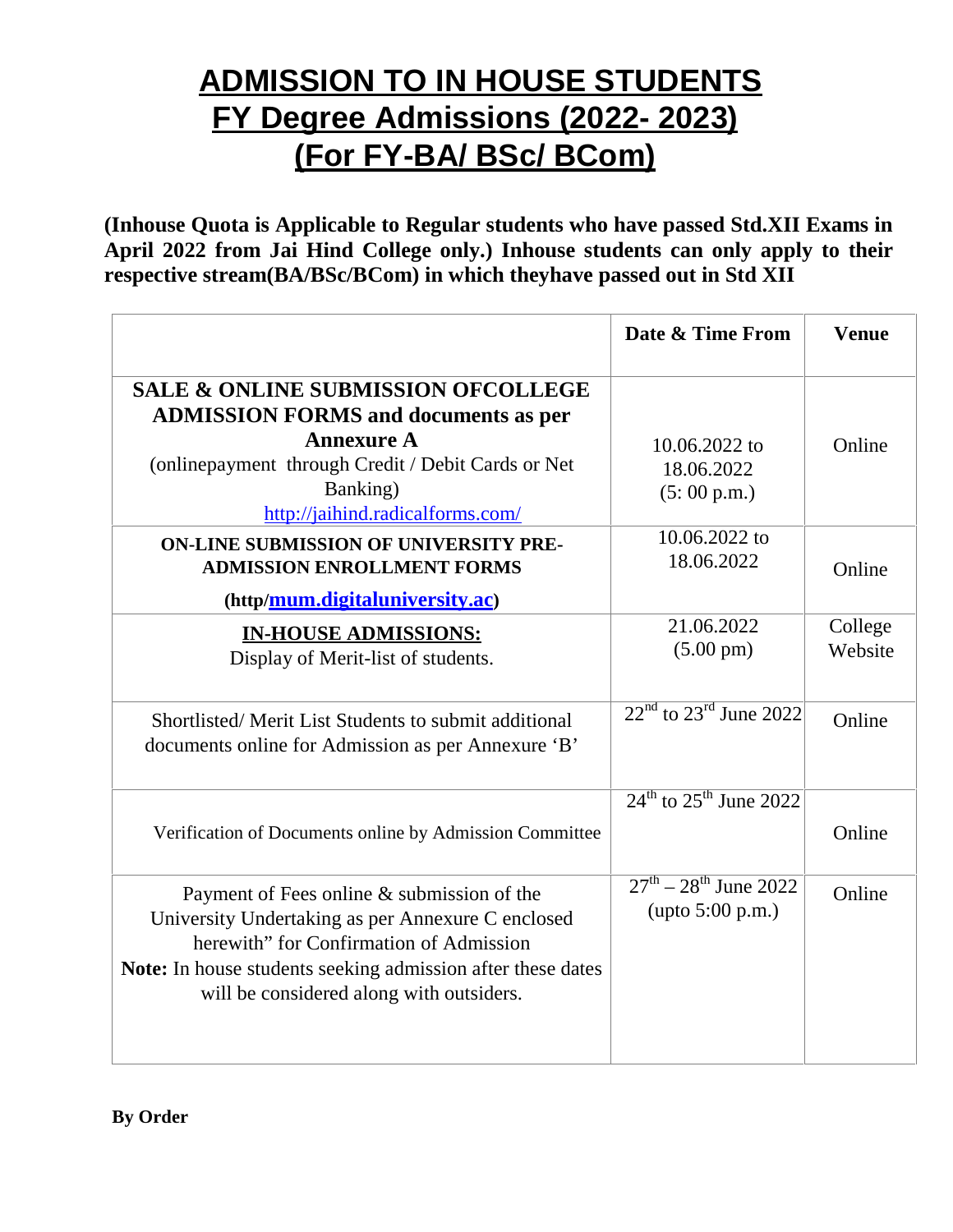# **Admission Schedule (Outsiders) DEGREE COLLEGE (2022 -2023) (FYBA, B.COM & BSC)**

|                                                                                                                                                                                                                    | Date And Time                             | <b>Venue</b> |
|--------------------------------------------------------------------------------------------------------------------------------------------------------------------------------------------------------------------|-------------------------------------------|--------------|
| <b>SALE &amp; ONLINE SUBMISSION OF</b><br><b>COLLEGE ADMISSION FORMS and</b><br>documents as per Annexure A<br>(online payment through Credit / Debit Cards or Net<br>Banking)<br>http://jaihind.radicalforms.com/ | 10.06.2022 onwards till<br>further notice | Online       |
| <b>ON-LINE SUBMISSION OF UNIVERSITY PRE-</b><br><b>ADMISSIONENROLLMENT FORMS</b><br>(http/mum.digitaluniversity.ac)                                                                                                | 10.06.2022 onwards till<br>further notice | Online       |

**By Order**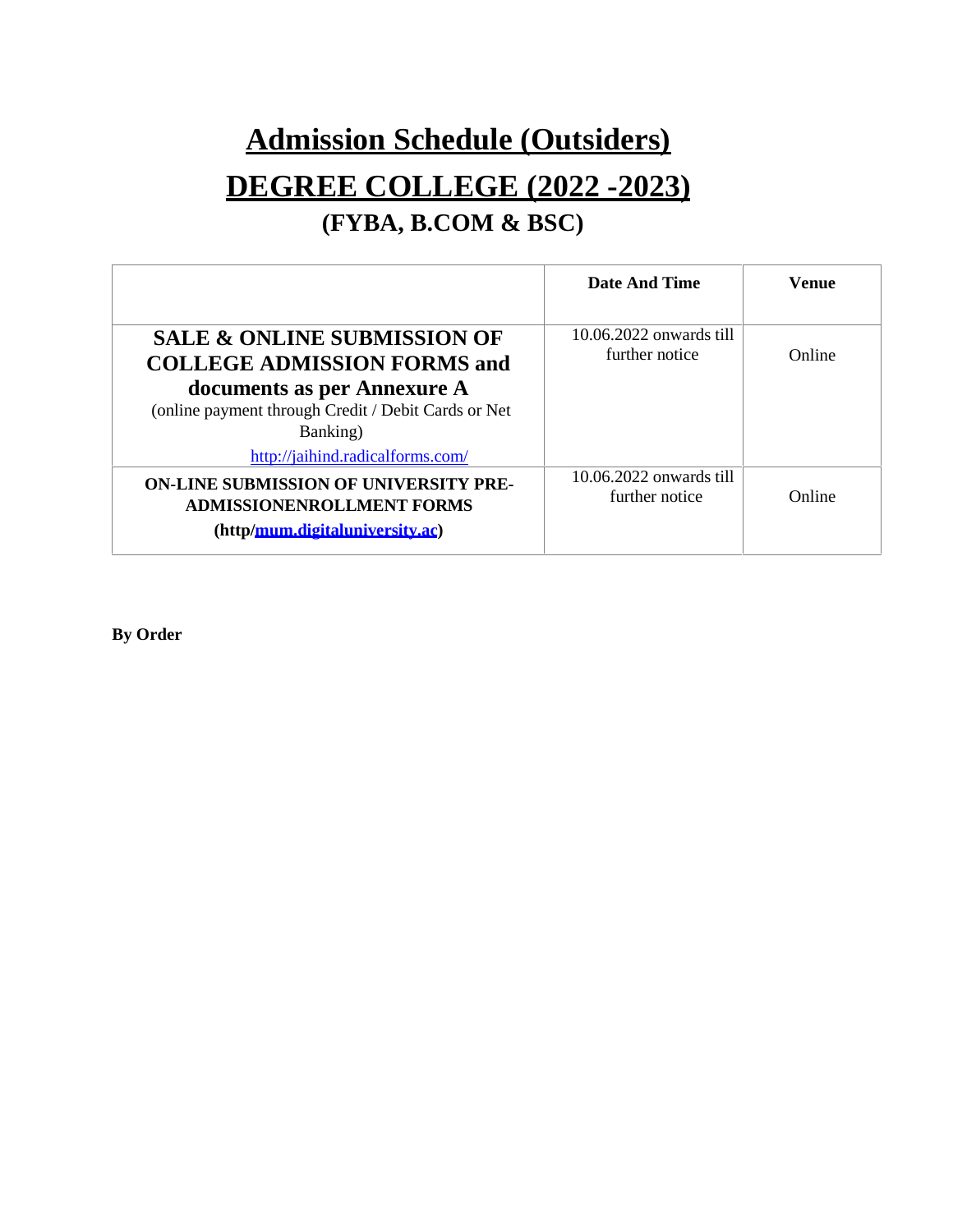## **Annexure 'A'**

## **FY DEGREE ADMISSIONS :2022 – 2023**

### **DOCUMENTS REQUIRED TO BE UPLOADED AT THE TIME OF** *ONLINE SUBMISSION OF ADMISSION FORM*

| <b>HSC STUDENTS</b><br>1) Copy of 12 <sup>th</sup> Marksheet.<br>(MAHARASHTRA BOARD)                                                                 |                                                                                                                                                                                                                                   |  |
|------------------------------------------------------------------------------------------------------------------------------------------------------|-----------------------------------------------------------------------------------------------------------------------------------------------------------------------------------------------------------------------------------|--|
| <b>OTHER BOARDS</b>                                                                                                                                  | 1) Copy of 12 <sup>th</sup> Marksheet                                                                                                                                                                                             |  |
| <b>IB BOARD/</b><br><b>CAMBRIDGE / IGCSE OR</b><br><b>ANY OTHER FOREIGN</b><br><b>BOARD&amp;NRI &amp;</b><br><b>INTERNATIONAL</b><br><b>STUDENTS</b> | 1) $12^{\circ}$ Marksheet, / If final results are not declared, then<br>12thPredicted Scoresdocument<br>2) Copy of LeavingCertificate<br>PRIMA FACIE Eligibility letter from University of Mumbai<br>3)                           |  |
| <b>SINDHI MINORITY</b><br><b>CATEGORY</b>                                                                                                            | Copy of 12 <sup>th</sup> Marksheet<br>1)<br>Copy of Sindhi Panchayat Certificate / Affidavit byeither<br>2<br>parents                                                                                                             |  |
| <b>RESERVED CATEGORY</b>                                                                                                                             | Copy of $12^{\text{th}}$ Marksheet<br>1)<br>Valid CasteCertificate.<br>2)<br>Copy of AadharCard<br>3)                                                                                                                             |  |
| <b>HANDICAPPED/</b><br><b>DYSLEXIC CANDIDATES</b>                                                                                                    | Copy of $12^{\text{th}}$ Marksheet<br>1)<br>L.D./HandicappedCertificate<br>(2)                                                                                                                                                    |  |
| <b>WARDS OF DEFENCE/</b><br><b>EX-SERVICEMEN</b>                                                                                                     | Copy of $12^{\text{th}}$ Marksheet<br>1)<br>Certificate from Defense / Ex-ServicemenLeague.<br>$\mathbf{2}$                                                                                                                       |  |
| <b>WARDS OF TRANS-</b><br><b>FERRED EMPLOYEES</b>                                                                                                    | Copy of $12^{\text{th}}$ Marksheet.<br>$\left( \right)$<br>Copy of Parents Transfer Order from outside Mumbaiinto<br>(2)<br>theCity.                                                                                              |  |
| <b>SPORTS &amp; CULTURAL</b><br><b>CATEGORY</b>                                                                                                      | 1) Copy of $12^{\text{th}}$ Marksheet.<br>Highest Level Competition AchievementCertificate<br>2)<br>(i.e. International/National/State/District level<br>Competitions)<br>3) List of wining certificates arranged in Highestorder |  |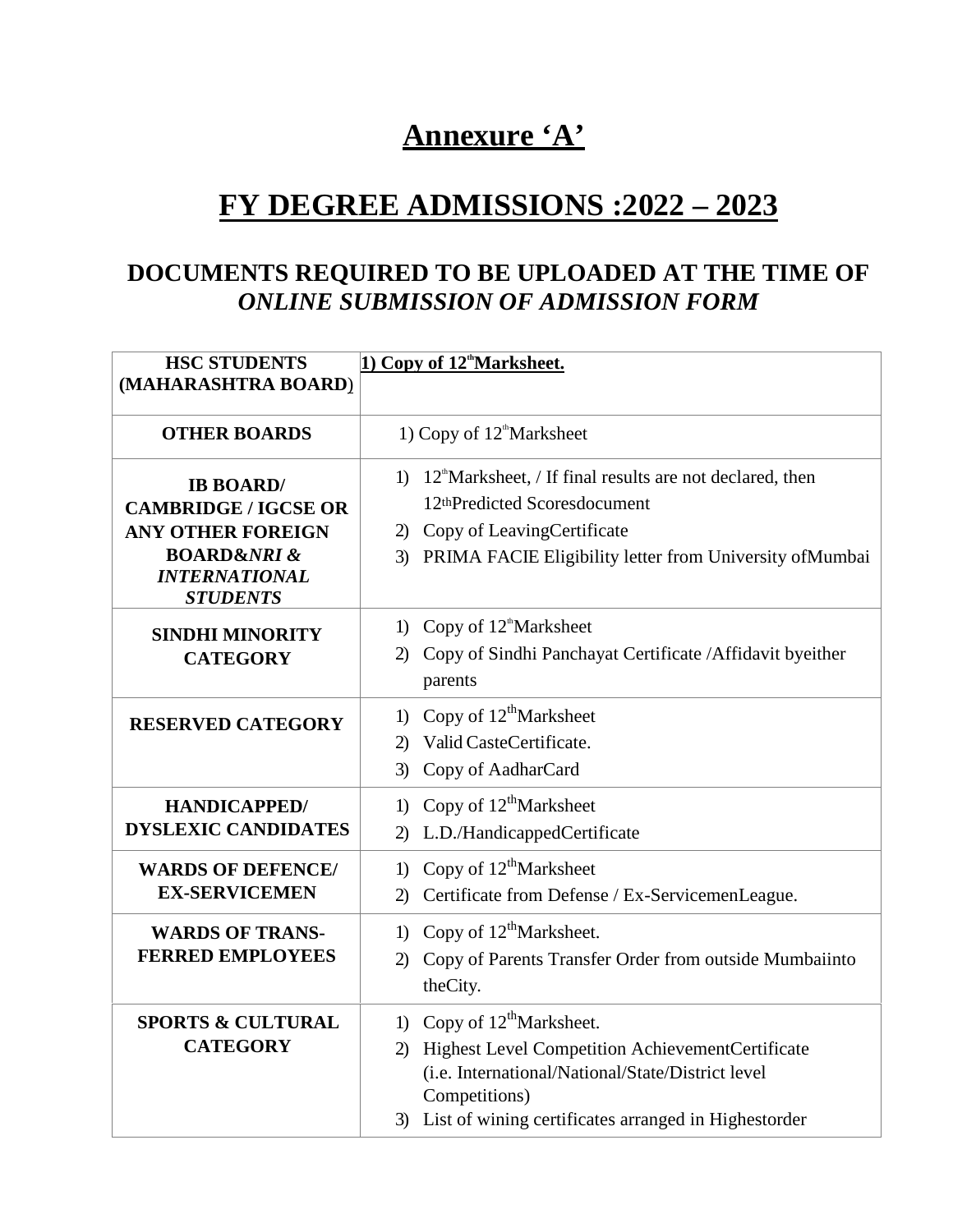## **Annexure 'B'**

## **FY DEGREE ADMISSIONS: 2022– 2023**

#### **DOCUMENTS REQUIRED TO BE SUBMITTED ONLINE** *AFTER DISPLAY OFMERITLIST FOR CONFIRMING ADMISSIONS* **IRRESPECTIVE OF ANY CATEGORY**

| <b>HSC</b>                                              | 1) Copy of 12 <sup>th</sup> StdMarksheet.*                         |
|---------------------------------------------------------|--------------------------------------------------------------------|
| (MAHARASHTR A BOARD)                                    | 2) Copy of $12^{th}$ Std Leaving Certificate.                      |
|                                                         | 3) Copy of $10^{th}$ Std Marksheet.                                |
|                                                         | 4) Copy of $10^{th}$ Std Passing Certificate.                      |
|                                                         | 1) Copy of $12^{th}$ StdMarksheet.*                                |
|                                                         | 2) Copy of $12^{\text{th}}$ Std Passing Certificate.               |
|                                                         | 3) Copy of $12^{th}$ Std Leaving Certificate/Transfer Certificate. |
| <b>OTHER BOARDS</b>                                     | 4) Copy of MigrationCertificate.                                   |
|                                                         | 5) CBSE Board also upload copy of AdmitCard.                       |
|                                                         | 6) Copy of 10 <sup>th</sup> Std Marksheet.                         |
|                                                         | 7) Copy of 10 <sup>th</sup> Passing Certificate.                   |
|                                                         | 1) Copy of $12^{\text{th}}$ Std Leaving Certificate.               |
|                                                         | 2) Copy of MigrationCertificate.                                   |
| <b>IB BOARD/</b>                                        | 3) PRIMA FACIE Eligibility letter from University of               |
| <b>CAMBRIDGE / IGCSE OR</b>                             | Mumbai.                                                            |
| <b>ANY OTHER FOREIGN</b>                                | 4) Copy of $12^{th}$ Transcript.                                   |
| <b>BOARD &amp;NRI &amp;</b><br><b>FOREIGN NATIONALS</b> | 5) Copy of 10 <sup>th</sup> Std Marksheet.                         |
|                                                         | 6) Copy of $10^{th}$ Std Passing Certificate.                      |
|                                                         |                                                                    |
| <b>SINDHI MINORITY</b>                                  | 1) Copy of 12 <sup>th</sup> Marksheet                              |
| <b>CATEGORY</b>                                         | 2) Copy of Sindhi Panchayat Certificate / Affidavitby              |
|                                                         | either parents whichever is not submittedearlier.                  |
|                                                         | 1) Non-Creamy Layer Certificate (for other than SC/ST).            |
|                                                         | 2) Income Certificate from the DistrictCollector.                  |
| <b>RESERVED CATEGORY</b>                                | 3) Copy of $12^{th}$ StdMarksheet.*                                |
|                                                         | 4) Copy of $12^{th}$ Std Leaving Certificate.                      |
|                                                         | 5) Copy of 10 <sup>th</sup> Std Marksheet.                         |
|                                                         | 6) Copy of $10^{th}$ Std Passing Certificate.                      |
| "Gap" Certificate                                       | Affidavit for Education Gap Certificate (In                        |
|                                                         | Case student has a gap after XII Std)                              |
|                                                         |                                                                    |

## **(All Copies from Originals)**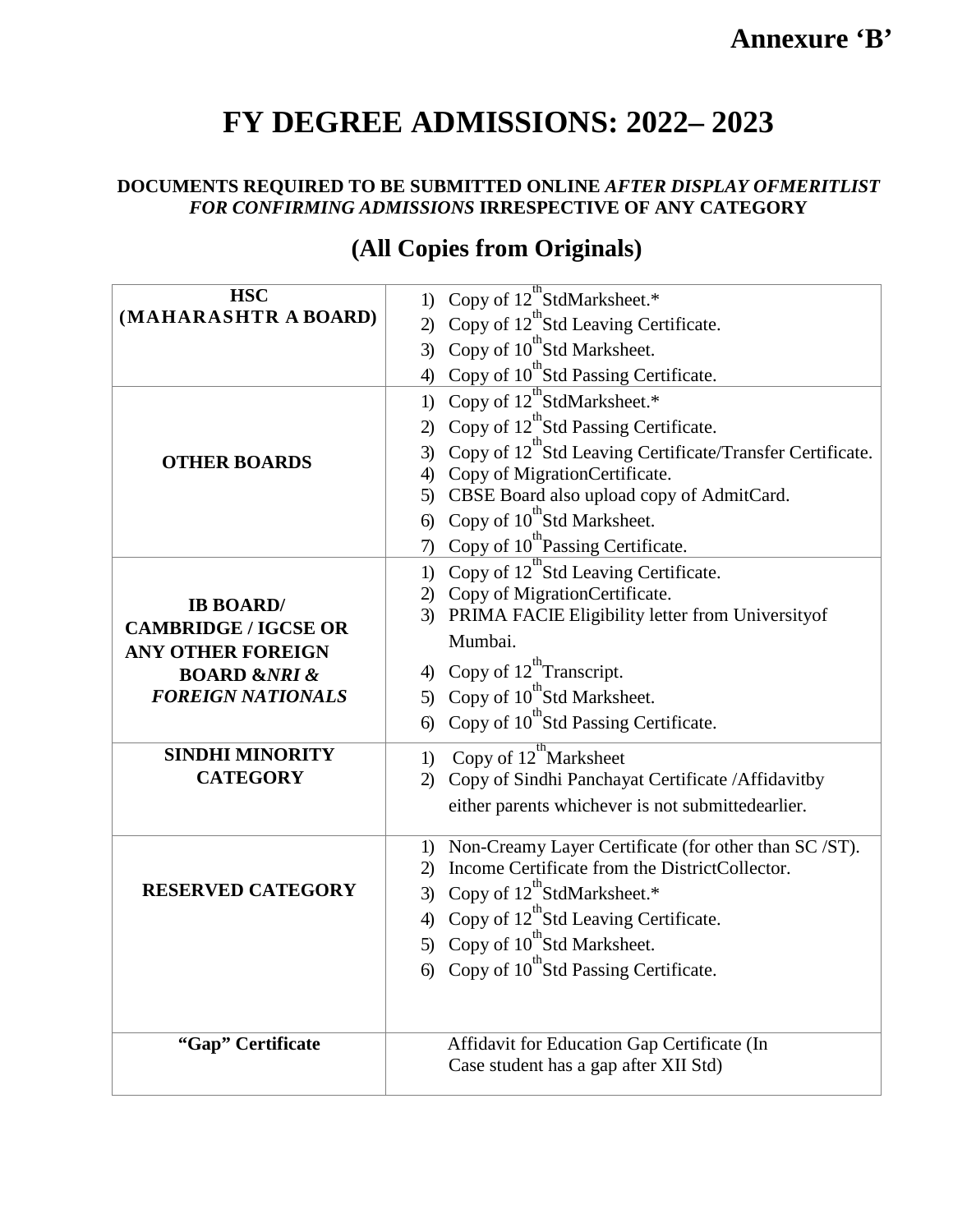\*At the time of submission of the Admission Form if the 12<sup>th</sup>Stdmarksheet copy **submitted was provisional, then the actual copy of the Original Marksheet to be uploaded. If the Actual Marksheet was already uploaded at the time of submission** of form, then the 12<sup>th</sup>Standard Marksheet need not be uploaded again.

**\*In case any required document not uploaded at the time of submission of form, the same may be submitted along with the above document.**

**\*College will allot provisional admission to students and confirm it after submission of hard copy of mark-sheet and other certificates.**

\* **Students who have appeared for Std. XII privately are not Inhouse Students**

**\*Students can apply separately to different category options of the same Stream.**